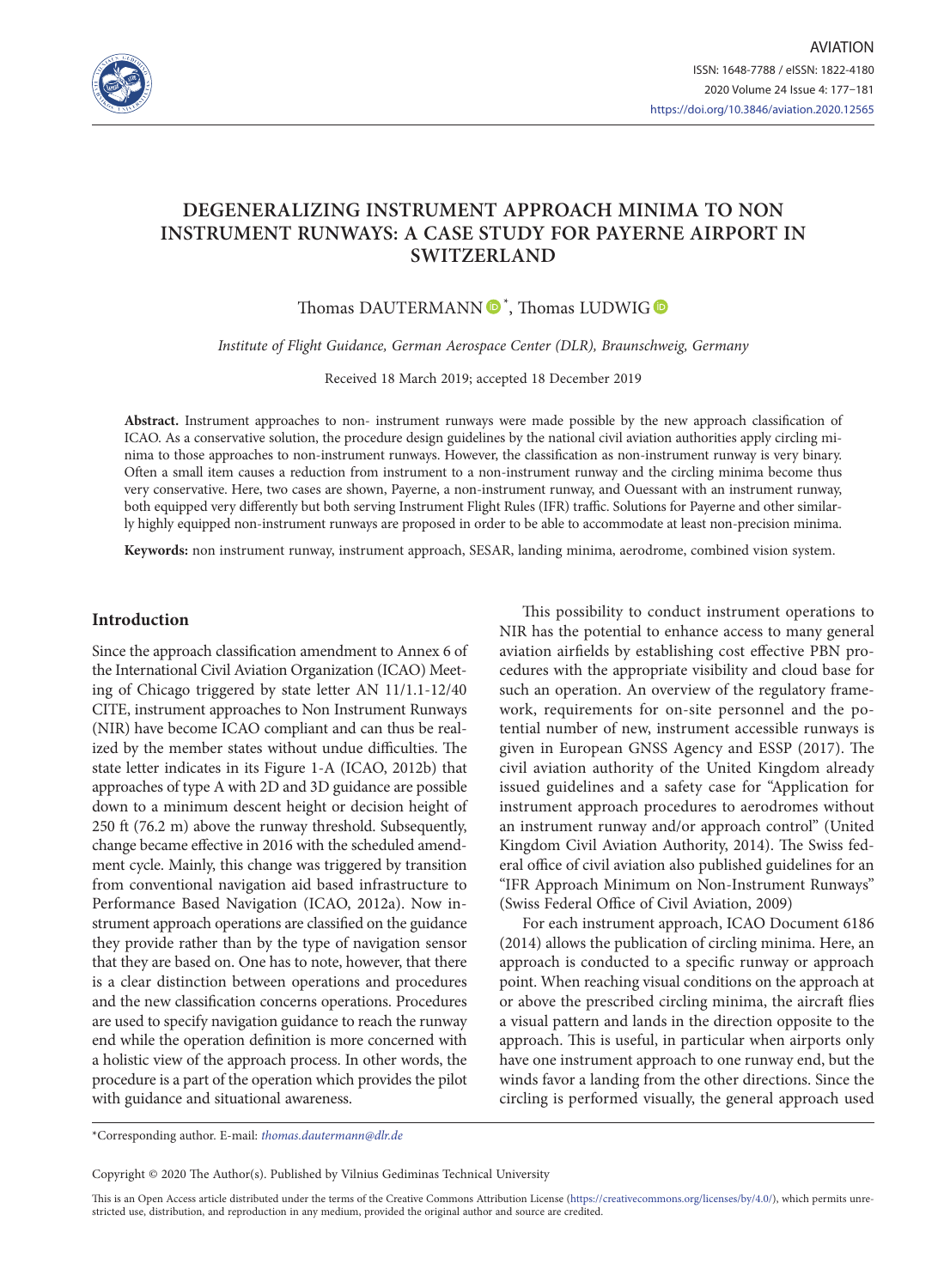by procedure designers when publishing an instrument procedure to a NIR is to apply circling minima or higher for all aircraft categories. For a typical business aircraft of the approach category B, this would be an minimum descent height of 500 ft (rounded up from 150 m = 492 ft, PANS-OPS Table I-4-7-3) and a visibility of 1600 meters. For other categories see ICAO (2014).

# **1. ICAO Annex 14 instrument runway definition**

ICAO lays out the requirements for aerodromes in Annex 14 to the conventions of Chicago (ICAO, 2016). Among other things it also classifies airport runways into instrument runways and NIR, the latter being intended for Visual Flight Rules (VFR) or visual approach operations. Since an instrument runway has to fulfil very specific requirements, a non- instrument runway can range from a simple grass strip to one fulfilling almost all requirements of an instrument one but not all of them. Here, the minimum requirements for an instrument runway are collected in order to better understand the runway classification. ICAO identifies runways by code numbers based on their length of take-off distance available. Code number 1 is for runways of less than 800 m length, code number 2 from 800 m to 1200 m, code number 3 from 800 m to 1800 m and code number 4 is for runways longer than 1800 m. This is combined with a code letter for maximum wing span and main wheels track allowed, i.e. code letter C for a wingspan over 24 m less than < 36 m and main wheels track of more than 6 m but less than 9 m (Classification from Table 1-1, ICAO, 2016).

In terms of physical characteristics, an instrument runway must have a runway strip extending at least 60 m before the threshold and beyond the runway or stop way end (Annex 14, Section 3.4.2 ICAO, 2016) and laterally at least 150 m for code 3/4 or 75 m for code 1/2 runways, respectively (Annex 14, Table 4-1, ICAO, 2016). On this strip, no mobile object is permitted to be within 60 m for code 3/4 and 45 m for code 1/2 distance, if the runway is to be used for precision approach, and no fixed object other than visual navigation aids (Annex 14, Section 3.4.7, ICAO, 2016). Part of the runway strip must be graded and certain limits on the slope of the graded portion apply according to ICAO Doc 9157 (2006). For an instrument runway 75 m must be graded when the code is 3 or 4, 50 m must be graded is the code number is 1 or 2. In case of a non-instrument runway of code 1, only 30 m must be graded.

An instrument runway needs to have a runway end safety area of at least 90 m (Annex 14, Section 3.5.2, ICAO, 2016) and width of at least twice the one of the runway (Annex 14, Section 3.5.4, ICAO, 2016). Depending on runway code and the wingspan of the aircraft intending to use the runway the runway centreline is recommended to be separated from taxiways by at least the distance given in table 3-1 of Annex 14 (Annex 14, Section 3.9.7, ICAO, 2016), reproduced below as Table 1.

The runway holding position must be at least 40 meters from the runway centerline for code 1/2 and 75 m for code 3/4 runways in order to satisfy at least the requirement for a non-precision approach runway (Annex 14, Section 3.12.6 and Table 3-2, ICAO, 2016). For a precision runway, these must be 60 m and 90 m, respectively.

Moreover, there must be an minimum separation between taxiways and runways for example 168 meters for a C3 runway (all values are given in Table 3-1 of Annex 14, ICAO, 2016). If those minimum values cannot be met, an "aeronautical study [indicating] that such lower separation distances would not adversely affect safety" must be performed.

Chapter 4 of Annex 14 (ICAO, 2016) details the requirements for obstacle limitation requirements at the airport. These are different for instrument and noninstrument runways, but an obstacle penetration does not directly affect the runway classification but rather the minimum descent altitude calculated by the procedure designer. Parameters to calculate the surfaces are given in Table 4-1 of Annex 14 (ICAO, 2016). Likewise, runway lights do also not affect the classification of the runway, but rather the minimum visibility required for an instrument approach.

|                | Distance between taxiway centre line and runway centre line<br>(metres) |      |                   |                |                                       |      |     |       | Taxiway<br>centre line                | Taxiway,<br>other than                        | Aircraft<br>stand                               | Aircraft<br>stand                                |
|----------------|-------------------------------------------------------------------------|------|-------------------|----------------|---------------------------------------|------|-----|-------|---------------------------------------|-----------------------------------------------|-------------------------------------------------|--------------------------------------------------|
|                | Instrument runways Code<br>number                                       |      |                   |                | Non-instrument runways<br>Code number |      |     |       | to taxiway<br>centre line<br>(metres) | aircraft<br>stand<br>taxilane,<br>centre line | taxilane<br>centre line<br>to aircraft<br>stand | taxilane<br>centre line<br>to object<br>(metres) |
| Code<br>letter |                                                                         | 2    | 3                 | $\overline{4}$ |                                       | 2    | 3   | 4     |                                       | to object<br>(metres)                         | taxilane<br>centre line<br>(metres)             |                                                  |
| A              | 82.5                                                                    | 82.5 |                   |                | 37.5                                  | 47.5 |     |       | 23                                    | 15.5                                          | 19.5                                            | 12                                               |
| B              | 87                                                                      | 87   |                   |                | 42                                    | 52   |     |       | 32                                    | 20                                            | 28.5                                            | 16.5                                             |
| $\mathcal{C}$  |                                                                         |      | 168               |                |                                       |      | 93  |       | 44                                    | 26                                            | 40.5                                            | 22.5                                             |
| D              |                                                                         |      | 176               | 176            |                                       |      | 101 | 101   | 63                                    | 37                                            | 59.5                                            | 33.5                                             |
| E              |                                                                         |      | $\qquad \qquad -$ | 182.5          |                                       |      |     | 107.5 | 76                                    | 43.5                                          | 72.5                                            | 40                                               |
| $\rm F$        |                                                                         |      |                   | 190            |                                       |      |     | 115   | 91                                    | 51                                            | 87.5                                            | 47.5                                             |

Table 1. Parameters to calculate the runwaysurfaces of Table 3–1 from Annex 14 (ICAO, 2016)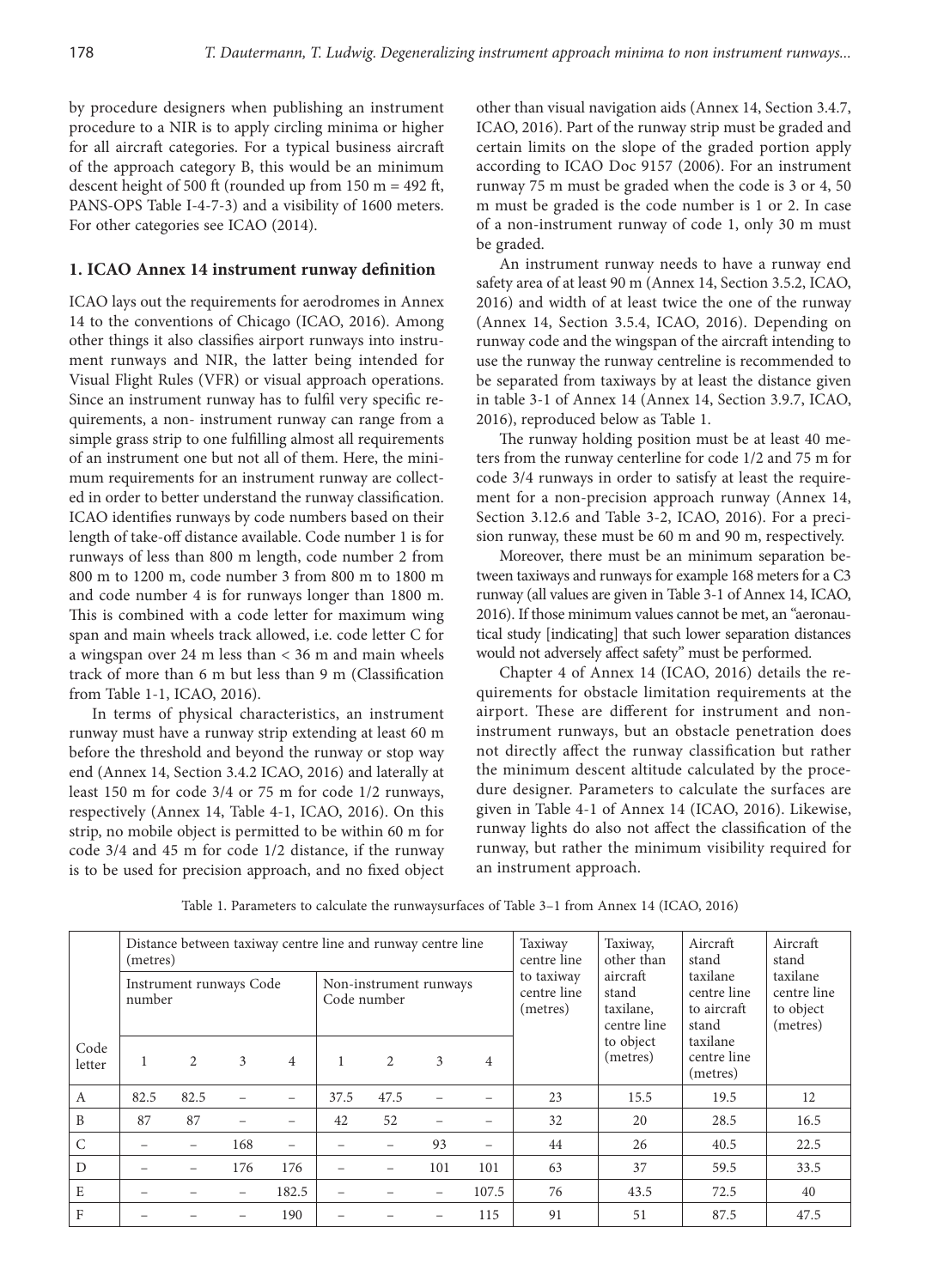All other information in Annex 14 (ICAO, 2016) are recommendations, which do not change any runway classification. Neither do they mandate absolute compliance, but only affect visibility requirements.

# **2. Case study Payerne aerodrome**

Payerne Airport (ICAO code LSMP, Figure 1) is military airport with civil use located on the eastern side of lake Neuchatel in Switzerland. It serves the local business aviation needs on prior permission required basis when the military air traffic control unit is operating. The Swiss office of federal aviation has categorized the runway of Payerne Airport as a non-instrument runway and applied circling minima to all approach procedures as laid out in their document SI/SB-001. The runway is 2791 m long and 40 m wide and has an extremely limited strip width of only 75 m to both sides and a strip length of 2911 m. There is no stopway but a clearway of 60 m length. The holding positions coincide with the 75 m strip width at the beginning of runway 23, at the other end, the beginning of runway 05, the holding positions are only 60 m from the runway centerline. Here, the taxiway centerline is in 75 meters distance from the runway centerline. This is not compliant with table 3-1 from ICAO Annex 14 (ICAO, 2016), but section 3.9.7 is again only a recommendation. Payerne Airport has CALVERT CAT 1 approach lighting on both runway ends, as well as runway edge light. On the strip itself, there are several obstacle of a military origin such as antennas and small concrete housing for arresting cables for fighter jets (Source AIP Switzerland).

According to Aneex 14 (ICAO, 2016), LSMP aerodrome could be classified as non-precision instrument runway code number 2, if the take off run available would be artificially shortened to below 1200 m. In this case, the remaining runway could be classified as a runway end safety area. Preferably, the landing runway would be in the western section, where the distance of the taxiway from the runway is greatest. This would mean an operational restriction for certain light aircraft types, but would enable the access to Payerne aerodrome in lower visibility conditions.

According to ICAO Doc 9157 (2006), the length definition of ICAO Annex 14 is in relation to take-off distances. There is no connection of Annex 14 distances with ICAO Doc 8168. EASA OPS defines the term "take-off run available (TORA)" as "…meaning "the length of runway that is declared available by the State of the aerodrome and suitable for the ground run of an aeroplane taking off" and "take–off distance available (TODA)" as "…the length of the take-off run available plus the length of the clearway, if provided". Using dual thresholds with one being displaced to give a 1200 meter declared distance could eliminate the non-instrument runway classification at Payerne. The concept of dual threshold operations was already tested in the frame of the HALS/DTOP concept in 2001 (Hoffmann, 2001) and could be implemented based on the lessons learned in Frankfurt. Dual threshold operations may not be compliant to the ICAO annexes, but differences from ICAO can be implemented as long as they are published in the national Aeronautical Information Publication (AIP).

### **3. Case study Ouessant airfield**

Ouessant airport (LFEC, Figure 2) is located on the island of Ouessant of the French coast of Britanny about 24 nautical miles west of Brest. Quessant airport has a fully certified non precision instrument runway. The runway is 833 meters long, 24 meters wide, has low intensity Edge lights and a Precision Approach Path indicator (PAPI). It is served by two instrument approaches based on GNSS with Localizer Performance with Vertical guidance (LPV) and a 300 ft AGL minimum as well as one Non Directional Beacon (NDB) approach. It has a strip width of 80 m,



Figure 1. Aerial view of Payerne airport. The runway is classified as non-instrument. We can see the narrow width of the runway strip but also the CAT1 approach lights to either side. Arresting cables provisions are visible 450 m from threshold 0.5 and 750 m from the threshold 23. Strip width is 75 m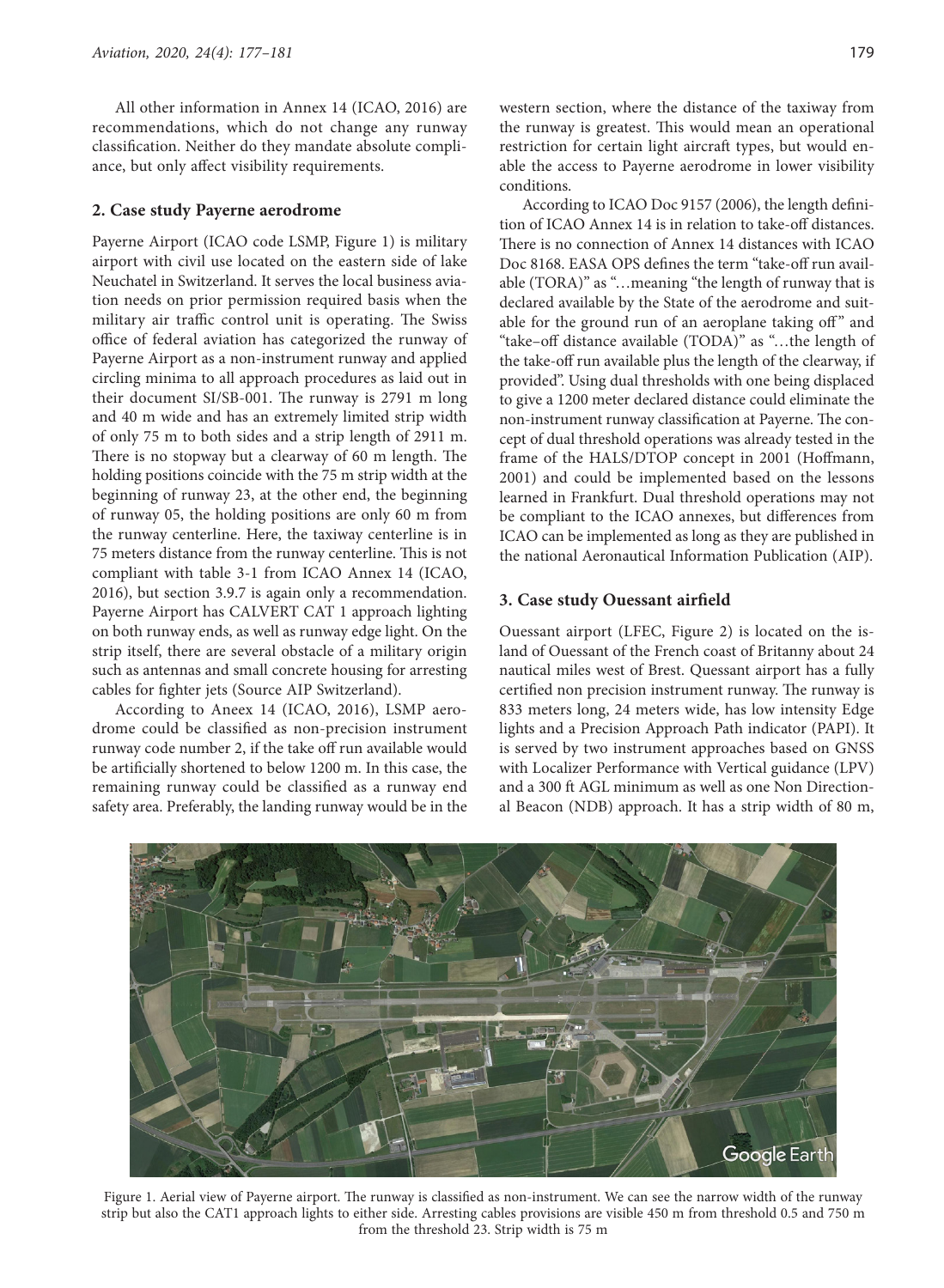

Figure 2. Aerial view of Ouessant airport. The runway is non-precision instrument runway. There is no approach light system, but low intensity edge lights and a PAPI. Strip width is 75 m



Figure 3. Dassault Falcon Eye CVS (promotional video at [https://www.youtube.com/watch?v=iJ37n\\_O2UWE](https://www.youtube.com/watch?v=iJ37n_O2UWE))

a stopway of 50 m and a clearway of 30 m. According to Annex 14 (ICAO, 2016), this is fully sufficient to be classified as instrument runway (Source AIP France). There is small taxiway to the apron and the holding position is located 75 m from the runway centerline.

# **4. Lowering minima for equipped aircraft and airports**

As can be seen from the above examples, the classification of non-instrument runway can vary widely from a recreational grass or gravel strip to a nearly fully equipped airport such as Payerne. Furthermore, one needs to recognize that the lowest category of instrument runways, which are suitable for non-precision approach do not require very many conditions to be fulfilled. Major impact has the runway strip width and its grading, which cannot be influenced by any other means than constructional measures. While for the common grass strip, circling minima are sufficiently low, given that no infrastructure needs to be present at the airport, non-instrument runway classifications such as Payerne suffer from reduced access, even though the available ground infrastructure is available.

The required minimum visibility for an instrument approach is strongly influenced by the availability of approach and runway lights, as is the usability of airport at night. These issues could be overcome by a suitably equipped aircraft with augmented vision.

Radio and Telecommunications Commission for Aeronautics RTCA DO359 (2015) and FAA (2017a) Advisory Circular AC20-185 detail the technical standards for a synthetic vision guidance system that can be used to descend below the published MDA. Such a system, for example, could be the Dassault Falconeye CVS head up system (see Figure 3) which allows descent to 150 ft (45.72 m) decision height and 1400 ft (426.72 m) RVR according to US CFR 91.176 and the part 135 and 121 equivalents, FAA (2017b). Advisory Circular AC90-106A Fleet equipage with these new systems, however, is still low. EASA gives the legal framework by part CAT.OP.MPA.305 and the associated acceptable means of compliance. For head down guidance, Honeywell developed Smart View (Feyereisen et al., 2015) serving the same purpose. It shows synthetic extended centerline analogue to the commonly known sequenced flashing lights, runway markers and lead in lines.